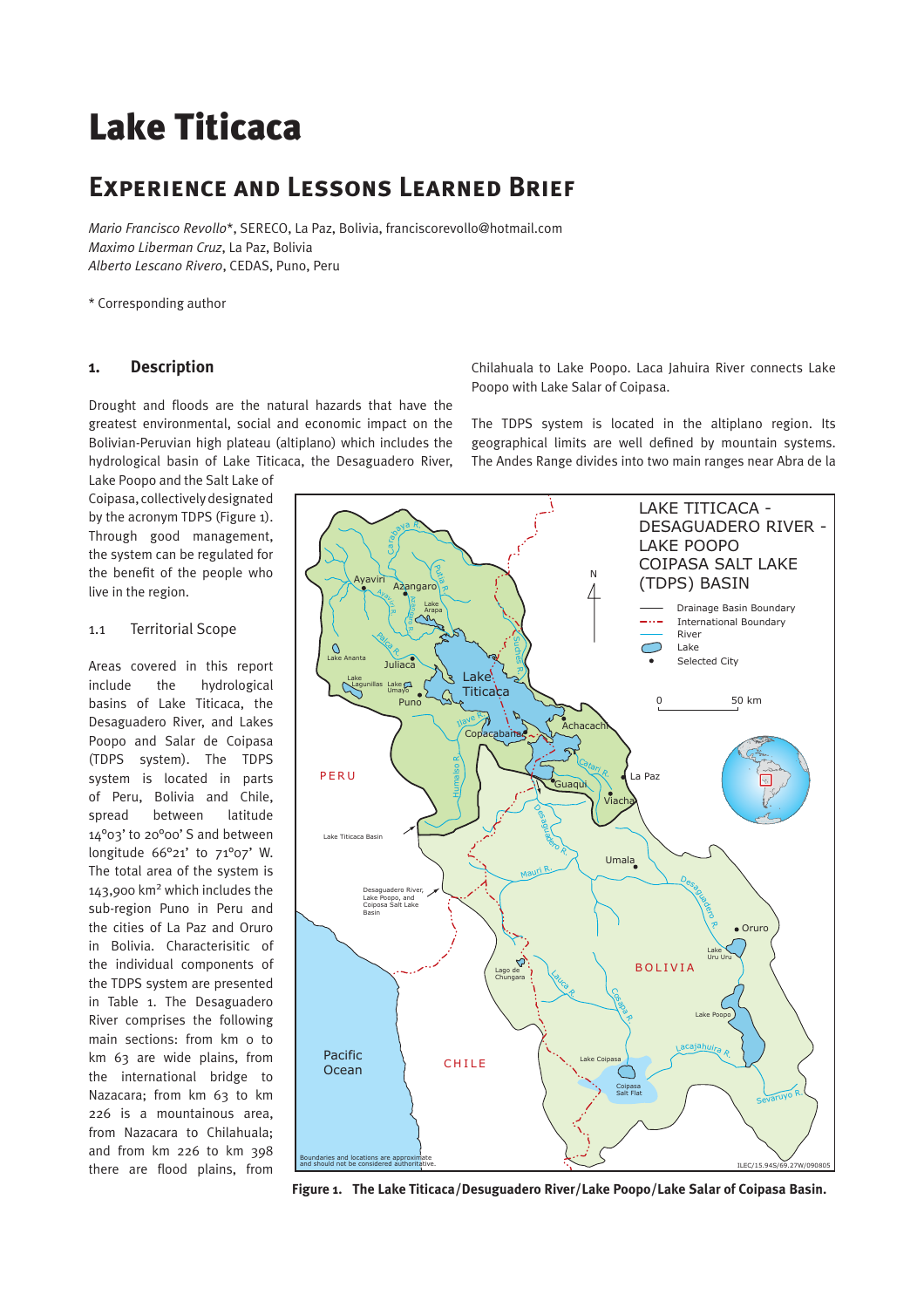Raya, in southern Peru: the Occidental Range and the Oriental or Royal Range. The two ranges delimit the western and eastern portions of the altiplano. The Oriental range separates the TDPS system from the neighboring basins of Amazonia and Pilcomayo. The northern limit is the Carabaya range, that separates the TDPS system from the basin of the Madre de Dios River. In the south, the lnter-Salar mountains separate the TDPS system from the basin of Lake Salar of Uyuni.

The altiplano comprises a series of plains, mountain areas and a plateau called Puna. It has the characteristics of a closed basin. The highest point is Mount Sajama, which is 6,542 m asl, and the lowest point is Lake Salar of Coipasa, 3,653 m asl.

Because of the high altitude of the plateau, the climate is cold at night (8-10°C year-round average) and is moderate during the daytime. Annual precipitation varies from 200 mm in the south to 1,400 mm in the northern part of the system, with the highest precipitation over Lake Titicaca. The thermal regulating effect of the lake makes possible the development of many species of plants and animals and the establishing of indigenous communities.

#### 1.2 Formation of the TDPS System

The Lake Titicaca we know now is a remnant of what was the mega-lake Mantaro, which once covered most of the area of the altiplano at an altitude of almost 4,000 m asl. The age of this lake is not clearly established, but it is thought to have originated in the Quaternary Period. Due to the intense evaporation effects which are common in the altiplano, this lake slowly reduced in size. The remnant of the Mantaro Lake was reactivated by the Caluyo glaciations which gave place to Lake Cabana to an altitude of 3,900 m asl. A consequence of the retreat of the glaciers was a drought which dried the immense mass of water of the lake. The remnants of Lake Cabana created lakes Ballivian and Escara. This phase reached its end because the rivers La Paz in the north and Pilcomayo in the south crossed the oriental range of the Andes and captured part of the altiplano basin. This meant that the waters of Lake Ballivian drained toward the basins of the La Plata River and the Amazon River. Gradually two masses of water formed one to the north and another to the south, connected by what is now the Desaguadero River. In a similar way, the desiccation process resulted in the formation of the salt lakes of Coipasa and Uyuni. During the two most recent periods of glacier growth and abundant precipitation, two more lakes were formed, Minchin and Tauca, 30,000 and 10,000 years ago. What is now Lake Titicaca developed at the end of the Tauca phase.

#### 1.3 Geomorphology

The TDPS system constitutes a unified geomorphological system, where there are distinct plains, valleys and depressions, hills and plateaus of moderate slope, and mountains and water surfaces. One-third of the area of the basin is occupied by mountains. Of this area, more than half are rounded mountains of volcanic origin. Colluvium deposits which form foothills, moraine accumulations and river deposits occupy approximately 39% of the system. Another third of the area is occupied by typical geomorphological units of the altiplano: plains of lake bed origin, depressions, and terraces. Particularly important are the wetlands, which are depressions where there is vegetation of great ecological importance.

The hills and plateaus are low mountain chains localized in the interior of the TDPS, which resulted from tectonic movements and are constituted in general, by sedimentary rocks. For practical purposes they form a single group and occupy almost a fifth of the region. Finally, it is necessary to mention the permanent water surfaces constituted by the lakes: Titicaca, Poopo, Uru Uru and other minor ones, which represent less than one-tenth of the region.

#### 1.4 Ecosystems

The regional ecosystems of the TDPS basin can be classified in three large groups: Puna, Mountain and Aquatic.

The Puna ecosystem is developed from the shore of the lakes at an altitude of 3,800-4,000 m asl. The area is located in the region called Puna, in which there are several ecological groups and landscapes: Humid Puna, Dry Puna, High Andean Semi-Desert Puna, High Andean Desert Grassland, Halophytic Prairie, High Andean Woodland and Big lakes of the Puna (micro-foliated forest) (Ribera et al. 1994).

The Humid Puna ecosystem is defined by average annual rainfall of 600-1,000 mm, concentrated in the months of November to

| $\frac{1}{2}$                |                                             |                                        |                         |             |                                      |                                |  |  |
|------------------------------|---------------------------------------------|----------------------------------------|-------------------------|-------------|--------------------------------------|--------------------------------|--|--|
|                              | <b>Catchment Area</b><br>(km <sup>2</sup> ) | <b>Lake Area</b><br>(km <sup>2</sup> ) | Average<br>Altitude (m) | Length (km) | Average<br>Volume (km <sup>3</sup> ) | <b>Average Slope</b><br>$(\%)$ |  |  |
| Lake Titicaca                | 56,270                                      | 8,400                                  | 3,810                   |             | 930                                  |                                |  |  |
| Desaguadero<br>River         | 29,843                                      |                                        |                         | 398         |                                      | 0.45                           |  |  |
| Lake Poopo                   | 24,829                                      | 3,191                                  | 3,686                   |             |                                      |                                |  |  |
| Laca Jahuira<br><b>River</b> |                                             |                                        |                         | 130         |                                      | 0.2                            |  |  |
| Lake Salar of<br>Coipasa     | 32,948                                      | 2,225                                  | 3,657                   |             |                                      |                                |  |  |

| <b>Characteristics of the TDPS System.</b><br>Table 1. |  |  |
|--------------------------------------------------------|--|--|
|--------------------------------------------------------|--|--|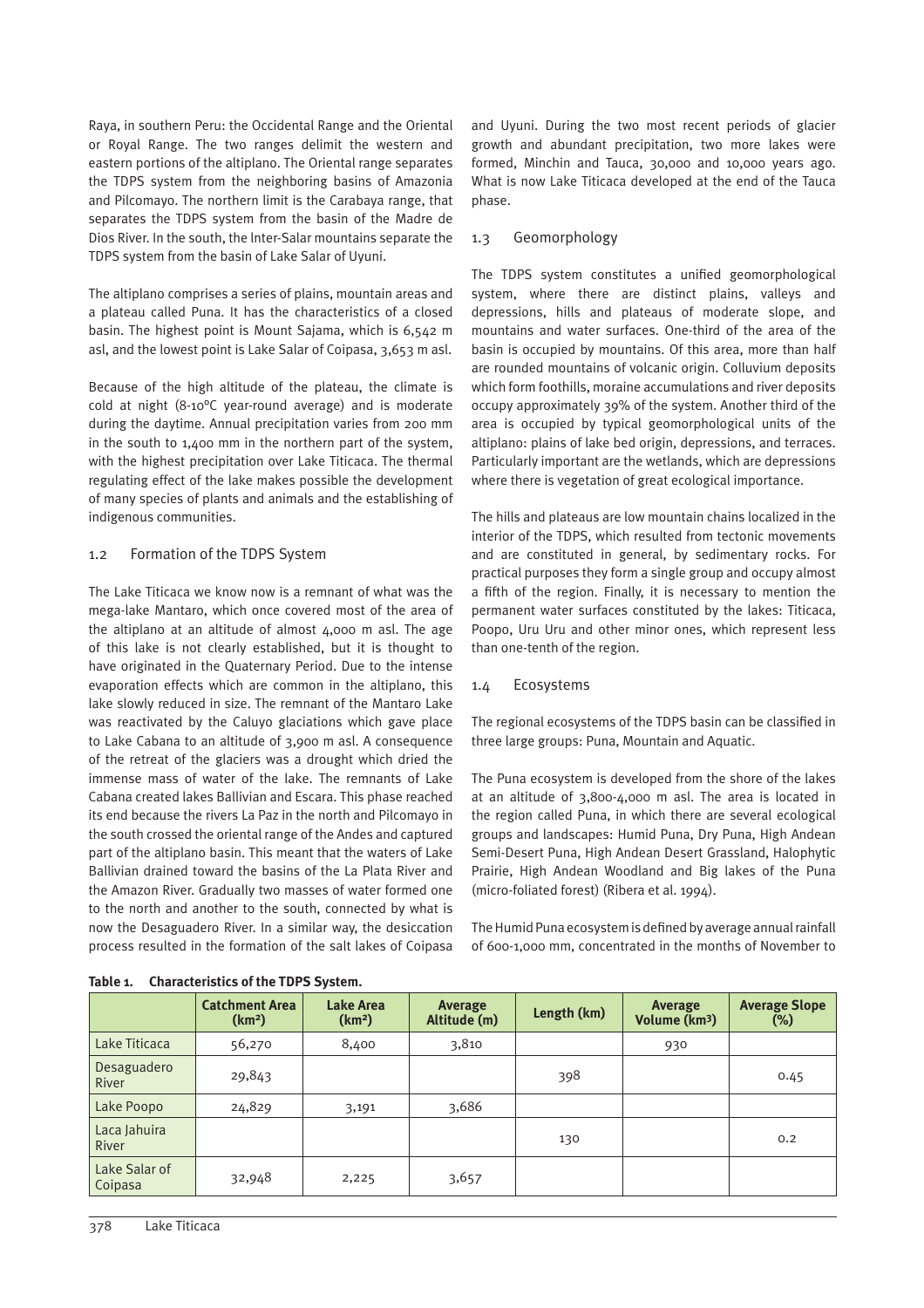March. This rainfall is distributed in a topographical pattern that is more or less uniform between altitudes of 3,000 and 4,200 m asl. The vegetation is characterized by the presence of hard gramineous disposed in clusters (*Stipa ichu*, *Festuca spp*.) and low resinous bushes as well as several species of *Baccharis*. The mountain ranges are characterized by the presence of low bushes as the khoa (*Satureja boliviana*), *Calceolaria parvifolia*, Mutisia *orbignyana*, several species of *Senecio*, *Adesmia miraflorensis*, and *Tetraglochin cristatum*. The llamas (*Lama lama*) stands out among the fauna, *Felis jacobite*, small lizards (*Liolaemus multiformis*), snakes (*Tachimenes peruvianus*) and among the birds (*Geositta punensis*, *G. cunicularia*, *Muscisaxicola rufivertex*, *Chloeophaga melanoptera*, *Phalcobaenus megalopterus*).

The Dry Puna ecosystem belongs to the southern part of the Humid Puna in the central highland, from Sica Sica and Patacamaya toward the south, adjacent to the Desaguadero River and Poopo Lake, to the vicinity of Quillacas in Oruro, is characterized by progressive conditions of aridity toward the south. The annual line of 300 mm precipitation marks the south limit of this unit.

Mountain ranges and volcanic material plateaus are physiographically highlighted with saline and sandy blooming. The mountainous area from the inter-mountain ranges is uneven by the presence of a series of temporary and permanent water courses. At the base of the mountain range a great piedmont deposit of wide surface has been formed where agricultural activities are developed.

Temperature has an average yearly range of 8-11°C. The pluvial rainfall in the region diminishes toward the south, with registrations that go from 400 mm to 300 mm at the southern limit.

Vegetation is characterized by the presence of shrub formations (*Tholares*) of very resinous micro-foliated leaves. Species of *Baccharis incarum* are pointed out, as well as *Baccharis boliviensis*, *Parastrehia lepidophylla* and *Fabiana densa*. In some cases, these shrub formations reach up to a height of 2.5 m. On some less cold microclimate hillsides, some cactus of the *Oreocereus* genus or cushion type such as the *Lobivia sp*. prosper.

Typical animals are the quirquincho (*Chaetophractus nationi*), mice (*Auliscomys bolivienis*, *Ctenomys opimus*) and birds such as the suri (*Pterocnemia pennata*) and *Buteo pocilochroos*, *Geositta punensis* and *Muscisaxicola juninensis*.

Halophytic prairie is not a zonal unit but is represented in several regions of the Dry Puna and Humid Puna. It is found adjacent to the Desaguadero River with scarce slope, composed by quaternary silts of saline soils. The vegetation is adapted to high concentrations of salts. Examples are the cauchi (*Suaeda fruticosa var crassifolia*), *Hymenoxys*, *Salicornia pulvinata*, *Distichlis humilis*, *Anthobrryum triandrum*, *Parastrephia lucida*, *Triglochin maritima* and *Muhlenbergia fastigiata*. These

species do not form a continuous stratum of vegetation, but they appear like stains of dispersed cushions in the plain.

High Andean Woodland is characteristically bounded by Sajama National Park, where the micro-foliated open trees that reach the highest elevations in the world are located, with the presence of the keñua (*Polylepis tarapacana*), accompanied by tholas (*Baccharis incarum* and *Parastrephia lepidophylla*), as well as gramineous as the *Festuca* and *Calamagrostis* genus. Among the important wild fauna, the presence of the vicuña (*Vicugna vicugna*) and the suri (*Pteronegmia pennata*) are highlighted.

Wetlands correspond to herbaceous formations that are present as a tapestry of some centimeters high, dominated by species of the genus *Oxicloe* and *Distichia* and other grasses (CD-BOLIVIA 1997). These are ecosystems that are associated with bodies of water (rivers, streams and springs) of the whole High Plateau. They are very important as water reservoirs, especially in areas like the High Plateau where the hydrological deficit conditions are one of the main environmental restrictions. These areas are valuable because they are considered intensive shepherding zones for camelids (llamas and alpacas).

The main aquatic ecosystems are the rivers and lakes of the TDPS. Among the lakes the most important are: Titicaca, Poopo, Uru Uru, Coipasa Marsh and the lagoons of Soledad and Arapa. Among the largest rivers are Ramis, Ilave, Coata, Huancane, Suches, Tihuanacu and Keka in the Titicaca basin, and Desaguadero, Mauri, Marques, Irpi Irpi, Umala, Ketho, Challa Jahuira, Lauca, and Laca Jahuira in the non-Titicaca part of the TDPS basin.

The aquatic vegetation present on the banks of Lake Titicaca is a marshy vegetation characterized by the presence of the totora (*Schoenoplectus californicus ssp*. and *Juncus arcticus ssp*.), *Elodea potamogeton* and *Myriophyllum quitensis*. In the deepest parts, there are several species of *Chara* and *Potamogeton*.

In Lake Poopo, salinity conditions are high. Its shallow average depth of 2.5 m means that species that cover 70% of the area. *Chara popoensis*, *Potamogetum strictus*, *Myriophyllum elatinoides* and *Schoenoplectus californicus spp*. are common.

The fauna in both lakes is characterized by the presence of ducks (*Anas puna*), *A. flavirostris*, *A. georgica*, *Rollandia micropterum*, *Plegadis ridgwayi*, chocas (*Fulica gigantea*, *Fulica americana*) and flamingos (*Phoenicoparrus sp.*).

#### 1.5 Human History and Culture

The History of the TDPS region can be divided in three epochs: Before the Spanish, Colonial and Republican.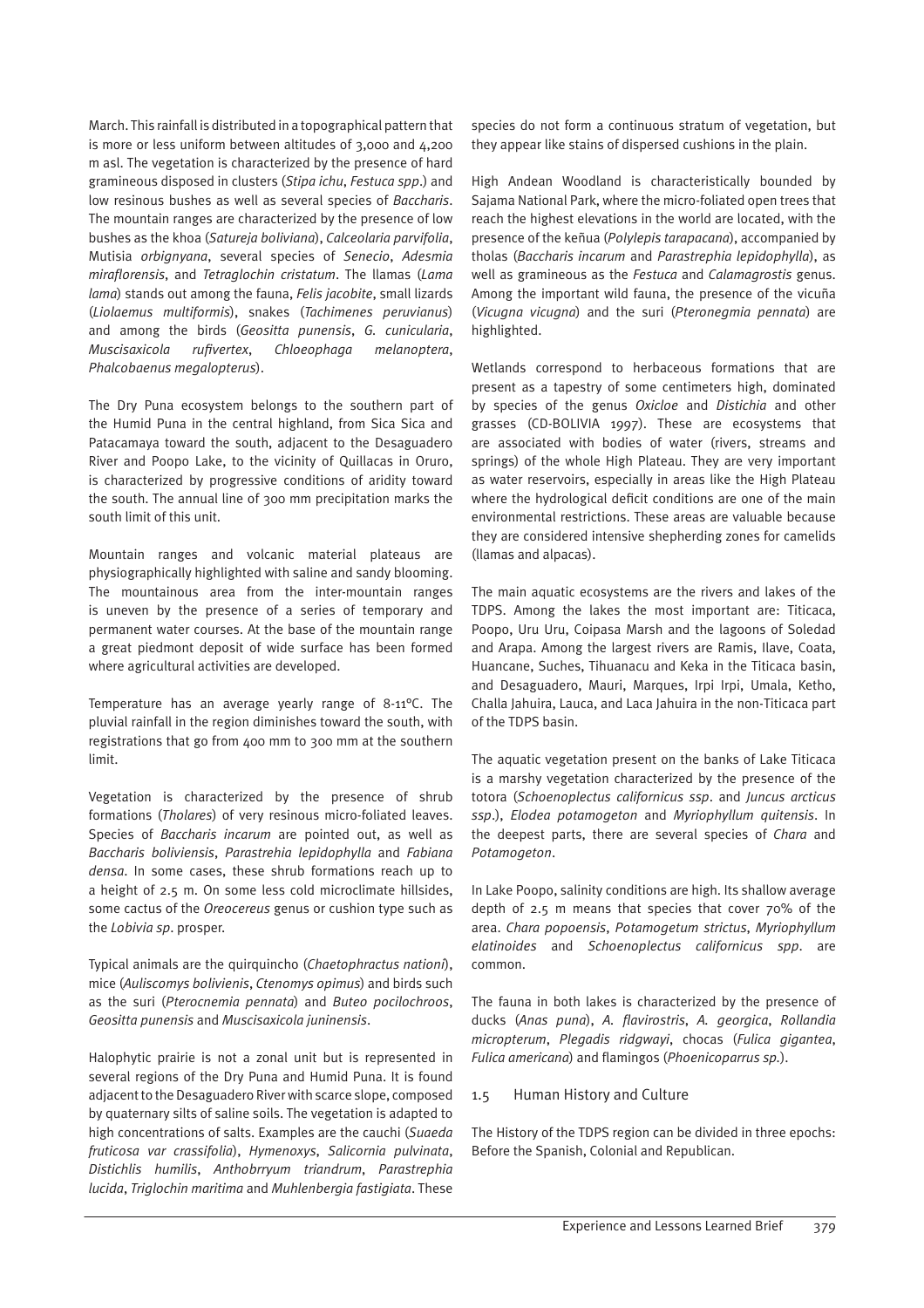#### *1.5.1 Before the Spanish*

The evolution of the pre-Hispanic cultures in the area can be divided in five periods: Archaic, Formative, Classic, Postclassical and Inca.

The Archaic period, from 8000-2000 BC, provides the first evidence of human occupation of the territory, from small groups of hunters and nomads who initiated the progressive occupation of the region. These groups are identified through stone instruments which were utilized in various chores, as well as remains of paintings found in the walls of the caves.

The Formative period, from 1200 BC-133 AD, was initiated with the appearance of the first sedentary communities, among them Tiahunacu I and II, Qaluyo and Chiripa, which were dedicated to agriculture, and to a lesser degree, the rising of native animals.

The Classic period, from 133-1200 AD, is divided in three cultural horizons: Tiahuanacu III (133-375 AD), Tiahunacu IV (375-715 AD) and Tiahunacu V or Expansive (715-1200 AD). In this period intensive agriculture and irrigation of the parcels were developed. Commerce was intensified, the society was stratified and the state was organized. Artisan and pottery works were developed and constructed with mud bricks and great temples and military fortifications were constructed at the city of Tiahuanacu.

The Postclassic or Post-Tiwanacu period, from 1200-1300 AD, corresponds to the period of local states, represented by the Colla and Aymara civilizations, which extended all the way to Cusco in Peru and Chuquisaca in Bolivia. The most important Aymara communities in the altiplano were the Pacajes along the Desaguadero River and the Charkas of Oruro.

The Inca period, from 1430–1532 AD, was dedicated to conquering the adjacent civilizations such as the Aymara. The Incas expanded their dominion in the 15th century to Chuquisaca and Tarija, now Bolivian states. Later on, Huayna Kapac conquered the Cochabamba valley in Bolivia. The Incas exploited the mineral wealth of the region, took advantage of the established raising farms of llamas and alpacas and other resources of the area.

#### *1.5.2 Colonial Period*

The situation changed with the arrival of the Spanish in 1532. The land was divided in encomiendas and repartimientos (where the second is part of the first). Precious metals were exploited as a priority with heavy use of manpower. The Spanish introduced sheep and cattle, using the llamas as pack animals to transport minerals to the ports in the Pacific Ocean. A political administrative organization around urban centers was imposed.

# *1.5.3 Republican Period, 1821-Present*

With the liberation of the territories from the Spanish rule, incremental expropriation of the indigenous communities' land resulted in the formation of large properties owned by new

landlords. This system of large haciendas remained until the application of the laws of agrarian reform of 1953 in Bolivia and 1969 in Peru.

These centuries of history have developed hostility and distrust in the indigenous population of the TDPS. Open market policies have reduced the prices of agricultural products. Also, the efforts of recent governments to provide infrastructure and services for the benefit of the cities have depressed the situation in rural areas even more. Nevertheless, there exists a great desire for a better living among the people of these areas which, if properly directed, could produce good results in the future.

As a result of improved communications infrastructure, from the point of view of ethnic characterization, the TDPS region is divided into three large areas: a Quechua zone in the north, an Aymara zone in the center, and a Quechua zone in the south. There also exists a population of Uro distributed near Lake Titicaca in the Puno area of Peru, and at the Desaguadero River and Poopo Lake in Bolivia. In general, the population of the altiplano is indigenous. The mixed and occidental population is found in the cities and large towns.

#### 1.6 Socio-economic Aspects

# *1.6.1 Distribution and Urbanization of the TDPS Population*

From data of the last census, the total population of the TDPS is  $2,781,862$  inhabitants, of whom  $1,636,174$  live in urban centers and 1,151,494 in rural areas. Of the total, 1,079,849 persons live in the Peru and 1,158,937 in Bolivia.

The principal urban centers in the Peruvian sector are Puno (96,827 inhabitants) and Juliaca (172,576); in the Bolivian sector are El Alto (506,792 inhabitants) and Oruro (183,422). The percentage of population in rural areas in the total TDPS has been decreasing. In the Peruvian sector, it has decreased from 68.2% in 1981 to 60.8% in 1993. In the Bolivian sector, the rural population of the TDPS represents 42.7% of the total, while in 1976 it was 52.4% in the state of La Paz and 48.9% in Oruro.

With the exception of the city of El Alto, Bolivia, the rate of population growth is less than the national average. In the sub-region of Puno, Peru, the rate for 1981-93 was 1.6% compared to a nationwide average of 2.1%. The same trend occurred in La Paz and Oruro in Bolivia, where rates for the period 1976-92 were 1.66% and 0.58% respectively compared to 2.03% for the country as a whole. Growth rates in rural areas are even lower: 0.7% on the Peruvian side, and 0.53% in La Paz and 1.6% in Oruro. On the Peruvian side, the rural population remained stationary in the 1980s, while in the Bolivian sector the population diminished and is declining due to migration. Migration is mainly responsible for the urban population growth. In general, there is a tendency for people to move to the cities and towns.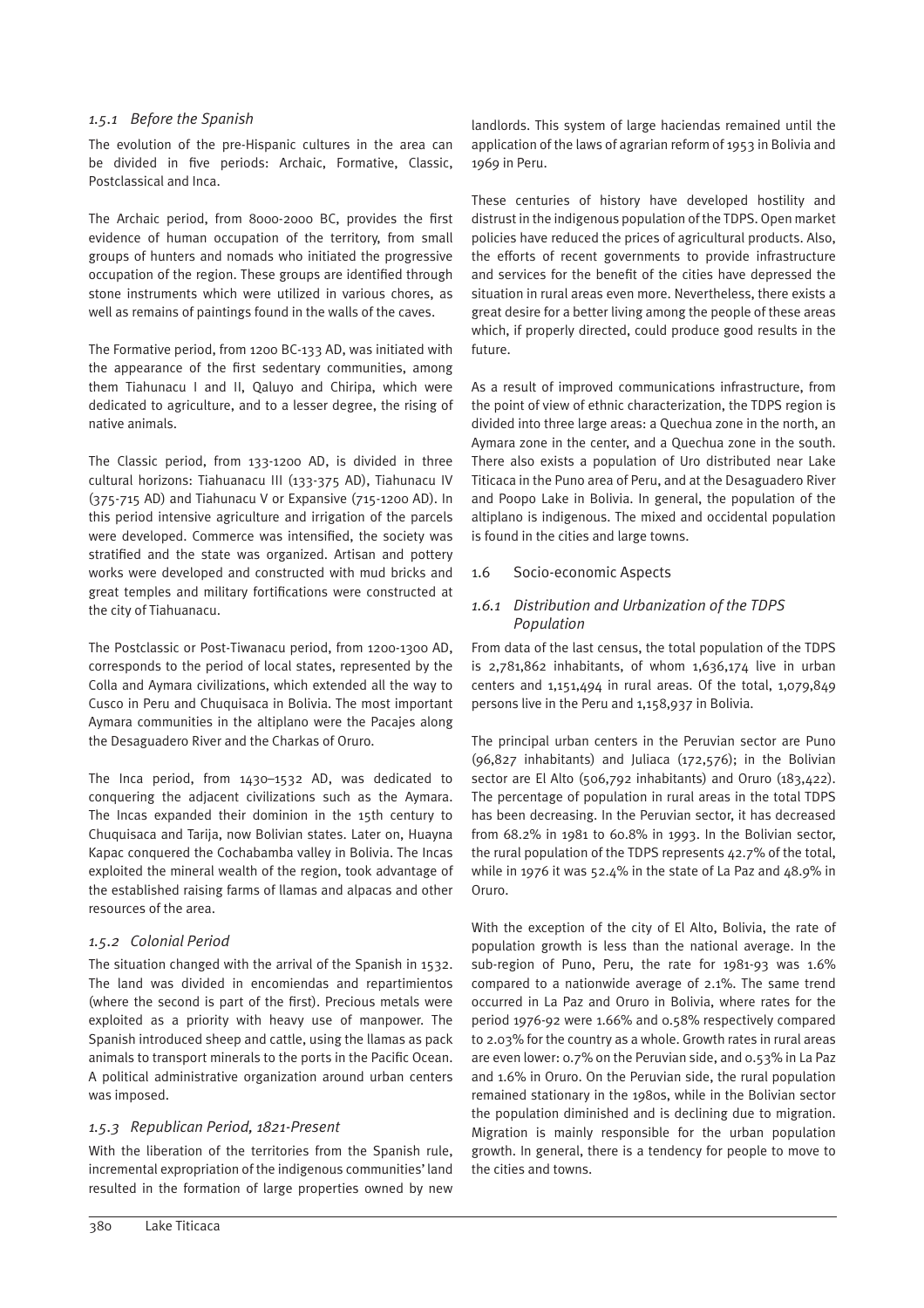#### *1.6.2 Living Conditions and Poverty*

The TDPS zone has the poorest people in both Bolivia and Peru. In the Peruvian sector, 39.8% of the population lives in poverty and 33.7% lives in extreme poverty, totalling 73.5% of the population who have not met their basic necessities. This situation is even worse for the rural population, where  $41.1\%$ lives in poverty conditions and 42.4% in extreme poverty, making a total of 83.5%. In Bolivia from statistics of 1976, 69.8% of the people in the rural areas are below the poverty line and 28.7% fall below the line of extreme poverty. In 1988 the statistics indicated that the population below the poverty line were 67.4% with 31.8% in extreme poverty, indicating no improvement from what was shown in 1976-1988. On the other side, a study made by the Bolivian Ministry of Rural Affairs (MACA) and the JUNAC, following what was done by CEPAL in Mexico, found that in Oruro 64% of the population live under the subsistence line, 14% in conditions of subsistence, 12% in stationary conditions and only 10% over this line.

#### *1.6.3 Employment, Revenues and Housing*

In recent years, the TDPS has recorded a growth of the economically active population. In 1990, the growth was 39.2% in the Peruvian sector. It is estimated that the economically active population in the sub-region of Puno grew 83% between 1972 and 1990. In Bolivia this increment was 40% between 1976 and 1988 in the state of La Paz.

The economically active population is largely concentrated in agricultural activities. It is estimated that in 1989 in the sub-region of Puno, 59.8% of the population were dedicated to agriculture and cattle raising, followed by participation in the services field (14.5%), commerce (10.6%), industry (7.8%), mining (2.47%) and construction (2.42%). In the same way in Bolivia in the states of La Paz and Oruro in 1988, 72.8% of the economically active population was dedicated to agricultural activities, followed by 7.09% in commerce, 4.3% in mining and 3.4% in the industry. But due to the poverty situation, the economically active population has been diminishing, and in its place commerce and services have grown. The principal sources of employment are the small family economic units which absorb laborers and members of the families involved as part of the business.

In part of the TDPS, the standard of living is one of the lowest in the two countries, with prevalent malnutrition among children. Income in rural zones is low. For example, the medium monthly income in Puno was US\$57 in 1987, which is 30% of the income in urban areas and 40% of the national average income. Between 1975 and 1990, due to inflation, the minimum income lost 42% of its buying capacity in Puno.

Housing is a good indicator of the standard of living. In the rural sectors of the two countries, most of the housing is rustic, made with adobe, mud or stone walls, with straw or corrugated iron roofs and dirt floors. There are no services such as sewers, lights and garbage disposal. The situation is a little better in the small towns, but not by much. Services are concentrated in the cities and large towns, where coverage ranges up to 60%.

This situation was somewhat improved in recent years. Sewage service in Puno reached 55.6% of the urban area and 31.1% in the rural sector, for an average of 41% in the sub-region.

# *1.6.4 Health and Morbidity*

The principal health characteristics in the TDPS zone are elevated morbidity and mortality in infants and mothers. Child mortality is 89.9 per thousand in the Puno subregion, 95 per thousand in La Paz and 183 per thousand in Oruro. These values place the region among the highest infant mortality in Latin America, compared for example with values such as 94 in Haiti, 61 in Ecuador and 59 in Nicaragua. There is a high incidence of infectious respiratory and gastrointestinal disease.

# *1.6.5 Education*

The levels of education in the TDPS are remarkably low, especially in the rural zones. For example global analphabetic knowledge in the subregion of Puno is 22.2% whereas in the rural Peruvian sector it is 29% and 26.1% in the Bolivian sector. These numbers are elevated in comparison with the national average in Peru of 11.1%. Nevertheless it should be recognized that the analphabetic knowledge declined from 50% and 40% in the past decades to the present levels.

# *1.6.6 Productive Activities*

The primary sector continues to be the principal sector of the economy in the two countries. In Bolivia this sector represented 24.7% of the population, while in Peru the primary sector is less important, with 10.9% of the population.

High levels of contracted debt and services have reduced saving levels and created social inversion. The most deprived areas in the two countries are the ones in the TDPS region, where there are fewer options to receive credit. These priorities are preventing the solution of the chronic problems of the under-developed regions and increasing the poverty and deterioration of the environment.

In agriculture, animal raising and fishing sectors are very important in the economy of the region. In the Peruvian sector of the TDPS, animal raising is predominant, while in the Bolivian sector, agriculture predominates. It is estimated that the area dedicated to agriculture in the Peruvian sector was 242,000 ha, of which in the last 12 years crops were harvested from 117,000 ha (107,000 ha without irrigation and 10,000 ha with irrigation). In the Bolivian sector, the extension is estimated as 385,000 ha of which in the last 12 years crops were harvested on an average of 165,000 ha (150,000 ha without irrigation and 15,000 ha with irrigation).

The principal product in the TDPS is potatoes, which account for 58% of gross income. Potatoes are followed by barley, oats and alfalfa, which represent altogether 22.1% of the production. Other products of some importance are quinua (5.9%), barley in grain (5.7%) and a tubercle named oca  $(3.4\%)$ .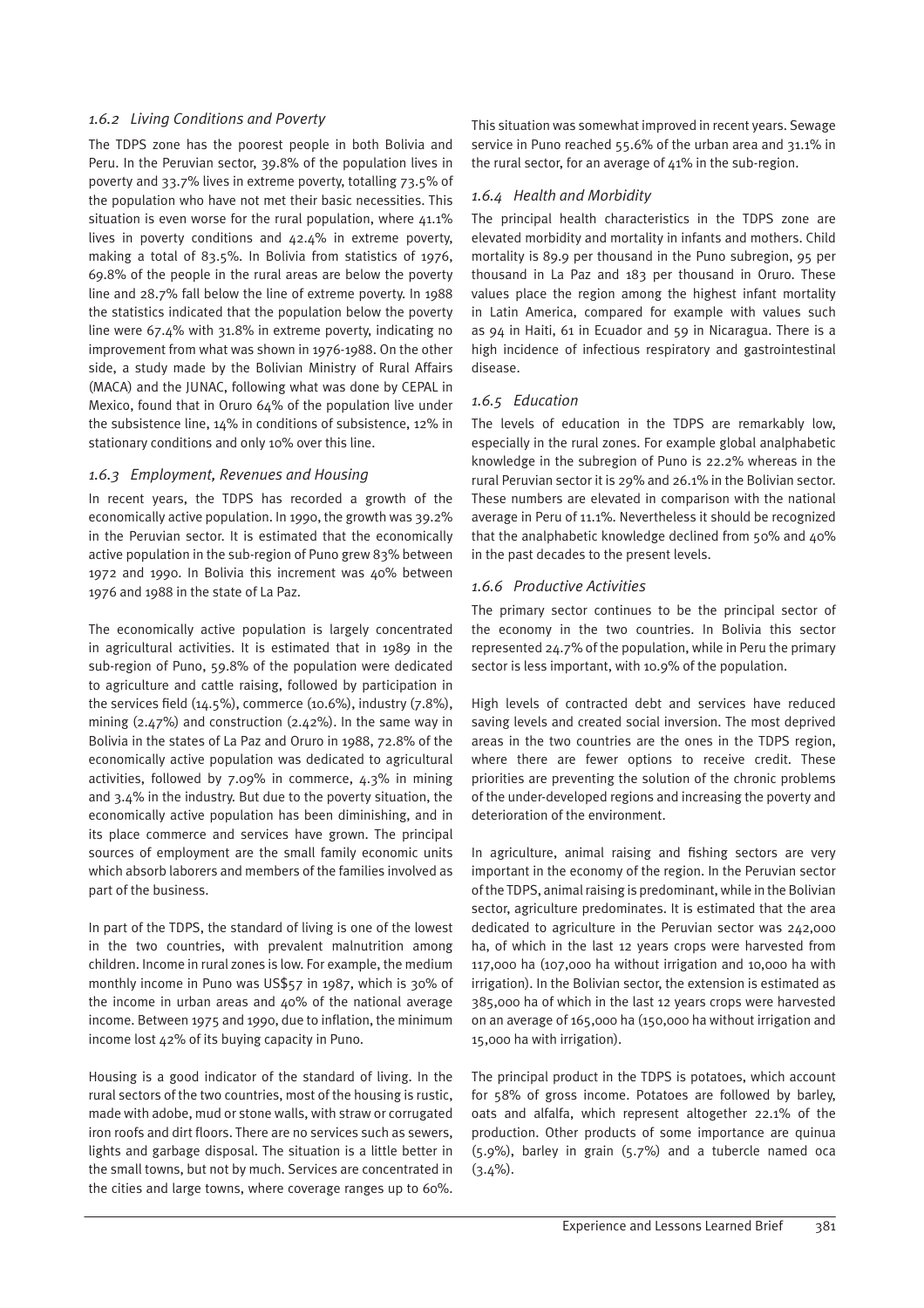The technological levels of production are low, characterized by a heavy use of the land, especially in the area around the lake; scarce utilization of machinery, fertilizers, pesticides and improved seeds; and deficient administration. This situation is related to the low educational level, the lack of services and technical assistance, and inadequate production and commercialization. Consequently, there are low crop yields and low production for the farmers.

Animal raising, rather than agriculture, is better developed in the Peruvian sector. The principal exploited species are cattle, sheep, alpaca, llama, pork and chickens. In addition, there are exploited cuyes (native rabbits), rabbits, and other minor species. From existing investigations, the average rural family in the Bolivian sector possesses 2 cows, 24 sheep, a burro, 23 pigs, 3-4 chickens, 6-8 cuyes, and a total of about ten alpacas and/or llamas.

Fishing is important in lakes Titicaca and Poopo. In Lake Titicaca, fishing is practiced in the coastal area. There are around 5,400 fishermen in the Peruvian sector and approximately 5,300 fishermen in the Bolivian sector of the lake basin. The principal species for fishing are: karachi and ispi among the native species and pejerrey among the introduced species. Trout was very important in the past but now it accounts for only 0.1% of the total extraction. It is exploited more in floating cages and fish farms. The more commercial species is pejerrey. The annual production is variable; from some statistics in Peru, it is 6,290 metric tons and in Bolivia about 200 metric tons.

# 1.7 Forest Production and Floral Resources

The actual forest production is of very low economic importance although there is future potential in trees and bushes. Nevertheless, there is intensive use of bushes for the production of fuel wood for domestic use.

Of the aquatic floral resources, there are two species of economic value: llachu with 3 varieties, *Elodea potamogetum* (yana or chancco llachu), *Myriophyllum elatinoides* (hinojo or waca llachu) and *Patamogetum strictu* (huichi huichi or chilca llachu) and the totora reeds *Schoenoplectus tatora* (green totora). These species are the base of the animal feeding and are in low demand for human food and construction material.

# 1.8 Mining and Industry

# *1.8.1 Mining*

Mining activity in the Peruvian sector is done at a moderate technical and equipment level, with relatively important production volumes. There are a number of important microenterprises or individuals who employ rustic technology. The principal mining products are tin, silver, copper, lead, zinc and gold. Besides metallic mining exploitation, there is mining of non-metallic materials such as carbon, salt and construction gypsum done for the cement industry,

In the Bolivian sector of the TDPS, mining has significant importance in the national production, but there has been a decline in its contribution to the gross domestic product (GDP). The principal mineral products are zinc, lead, tin, silver and gold. Mining is principally dedicated to the exploitation of rich poly-metallic beds of the region, specially gold and tin. In the area there is also exploitation of non-metallic products such as phosphates, salt and construction gypsum.

# *1.8.2 Industry*

Industrial activity, particularly agro-industry, is very small in the TDPS. In the Peruvian sector, manufacturing contributes 8.7% of the sub-regional GDP and occupied 7.8% of the economically active population. The majority of the industrial factories are in Juliaca, the city at the center of industrial activity in the sub-region. The most important activity is textile manufacturing. Other industries of importance are refreshment beverages and nonmetallic industries, which together absorb 90% of the labor force. In addition, there are a number of small establishments of artesian production which occupy more than 30,000 persons dedicated to the textile process of the alpaca fiber, which is an important product of nontraditional exportation. In Bolivia, it is noteworthy that the major part of industrial production is done out of the territory of the TDPS.

# 1.9 Tourism

For tourism and recreation, the region has an attractive sociocultural and folkloric appeal. Nevertheless, tourism is poorly developed. In the Peruvian sector, important centers are located in the cities of Puno and Juliaca, which have better hotel infrastructure. These cities are the base for the tourist visits to other centers such as July, Lampa, Huancane and Azangaro.

The city of Puno constitutes the major center of regional attraction, second after Cusco in Peru. In the Bolivian sector, the important center is La Paz, a city that has a large and varied hotel infrastructure. From there, visitors go to other minor centers like Copacabana, Tiahuanacu and Oruro.

Altogether, the Titicaca region forms part of a tourism circuit which takes in the southeastern part of Peru (Cusco-Puno) and the west-central part of Bolivia. Consequently, tourism development must be considered on a bi-national scale. Ecotourism is potentially important, but it will be necessary beforehand to define and implement a system of protected areas that are well planned with minimum facilities for national and international visitors.

Eco-ethno tourism should ensure the maintenance of cultural authenticity and biological diversity. The participation of local population will allow the ethnic cultural re-appraisal, as well as the strengthening of the identity of the people (Vargas 2002).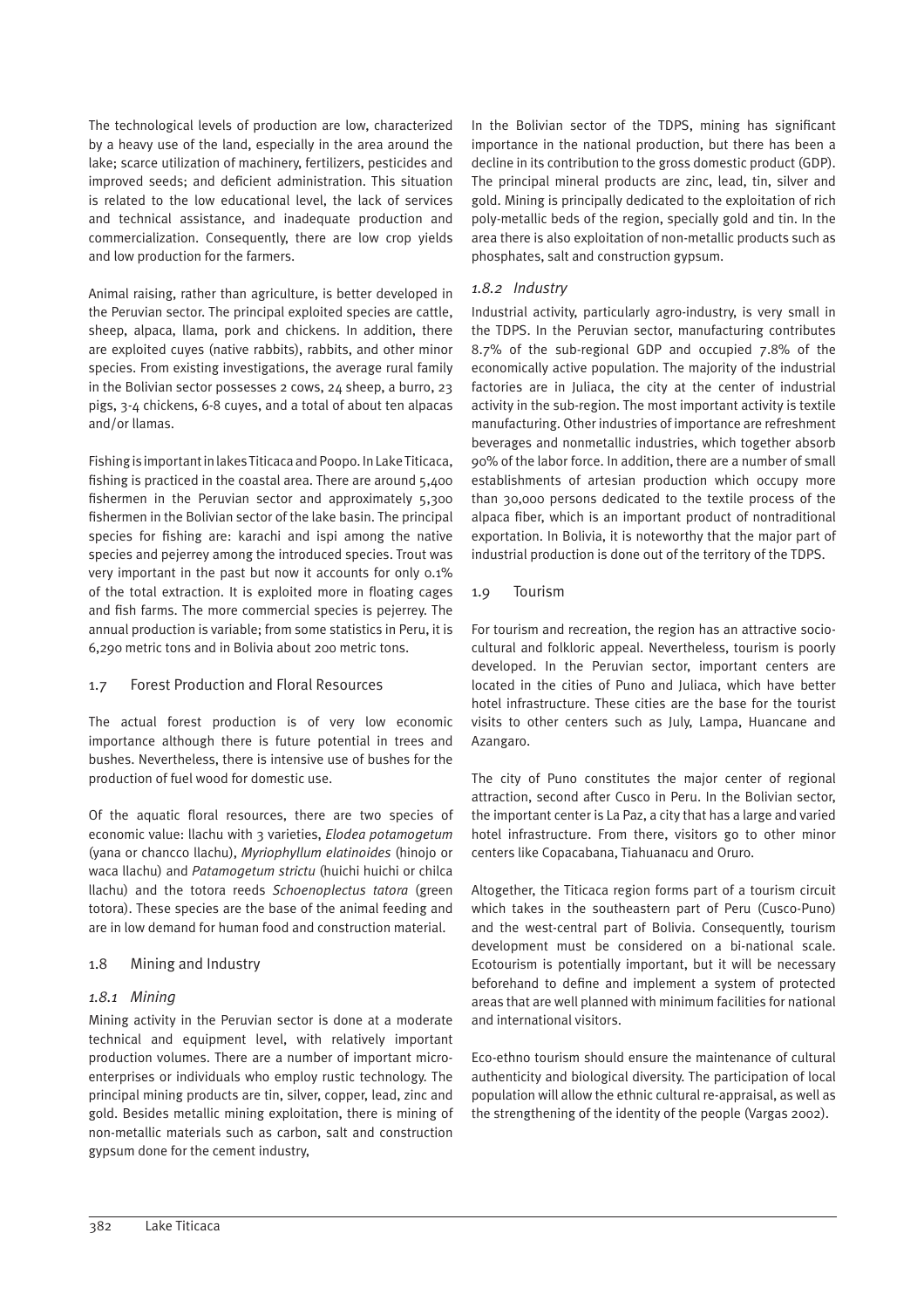# **2. Threats to the Sustainable Use of the Lake**

The important problems of the TDPS system can be grouped into four main categories: physical problems caused by extreme weather events; problems derived from the deficient regulation of water resources; environmental degradation; and problems derived from socio-economic conditions.

#### 2.1 Physical Problems

Climatic conditions of the altiplano region are characterized by a large degree of variability and the occurrence of extreme events. Frosts are a common problem in the region: in some southern areas there are more than 300 days per year with frost (up to 313 days in Pamphuata). Freezing rain is also common, especially in northern areas in high altitudes. Quillisani, at 4,600 m asl, experienced an average of 63 days per year with severe freezing rain during 1971-79. These severe extreme events limit traditional agricultural production.

Floods are becoming increasingly significant in the region. Increased average rainfall during the period 1984-90 produced an increase of water supplied into Lake Titicaca and caused severe floods affecting over 95,000 ha around the lake. In 1986-87 the problem was further increased. Floods and droughts have caused serious damage to the TDPS system and its economy. Floods during 1985-86 caused estimated damage of US\$125 million (US\$41.2 million in the agricultural sector and US\$83.8 million to infrastructure). Due to the increased water flow of the Desaguadero River, major floods have occurred along the river, especially around lakes Uru-Uru and Poopo, affecting the city of Oruro.

The severe drought of 1982-83 caused damage of US\$128 million (US\$105 million in crop production and US\$23 million in animal production). The 1989-90 drought caused damages mainly to crop production with estimated damages of US\$88.5 million.

#### 2.2 Problems Derived from the Deficient Regulation of the Water Resources

Adequate regulation of water resources in the altiplano is essential for both economic activities and natural resources. The main water body is Lake Titicaca, with a surface of 8,400 km<sup>2</sup> and a volume over 930 km<sup>3</sup>. Although the size of the lake appears to guarantee water supply to the area, large problems arising from the poor regulation of its waters and the general TDPS system (the average water balance levels), make it necessary to further increase the inflow up to 14 m<sup>3</sup>/s. The available current hydrological resources do not meet the demands in the system. Therefore it is essential to optimise resources in order to minimize deterioration and other negative impacts.

Currently, groundwater aquifers are not generally used. This is partly because a large portion of the deep wells are not operating due to lack of equipment and fuel. It is likely that

these wells will become operational in the future. A positive consequence would be the lowering of the currently high water table, therefore decreasing evaporation. But operating deep wells would have to be subject to control and regulations in order to guarantee that aquifers are not depleted.

The high basins of the TDPS system have numerous humid depressions, both natural and anthropogenic, close to the rivers and lakes; they are called bofedales. These humid areas play an important role in the system; they maintain valuable animal and plant resources, they provide pastures for animal production, and they play an important role in the hydrological balance. Uncontrolled exploitation of the groundwater can have many negative impacts in these important humid areas.

#### 2.3 Environmental Degradation

One of the most import problems of the altiplano region is soil erosion. Over a forth of the total area, amounting to 38,283 km2, is highly vulnerable to erosion. There are three main causes of erosion: water, anthropic and eolith actions.

Current erosion levels and possible further intensification of erosion problems threaten agriculture in the region. Due to unfavorable climatic conditions in large portions of the region, the land available for agriculture is limited to an area of about 1.5 million ha in the northwest altiplano, at an altitude of less than 4,000 m asl and average precipitation greater than 500 mm/yr. A direct consequence of erosion is the inflow of solid material to rivers, altering their morphology and equilibrium. In extreme cases, large quantities of solid material can alter the rivers or be the cause of lake formations, as happened in lakes Uru Uru and Soledad. In other cases, solid materials can be the cause of lake destruction, as is currently happening at Lake Poopo.

Lake Titicaca and its subsidiaries have salinity levels of less than 1 g/L. The first portion of the Desaguadero River, up to La Joya, has salinity levels of 1 to 2 g/L. From La Joya, the salinity level is over 2 g/L due to the influence of the subsidiaries. Salinity levels are further increased along the river. The southern parts of Lake Poopo are extremely saline with levels upon to 100 g/L.

Chemical, urban and industrial pollution is significant in the TDPS system, in both the rivers and sediments. The basin of Lake Titicaca is relatively unpolluted by heavy metals, although Puno is moderately polluted.

The first portion of the Desaguadero River, up to La Joya is moderately polluted by cadmium, arriving from the area of confluence with the Mauri River. The portion of the Desaguadero River from La Joya, and lakes Poopo and Uru-Uru are highly polluted by magnesium and heavy metals (Cd, As, Co, Ni, Mn, Sb, Cu, Zn and Fe.). Sediments in the Coata River and in Puno are polluted with Cu, Cd, Mg, Zn, Ni and Co. Sediments pollution is not thought to be a problem with other rivers or Lake Titicaca.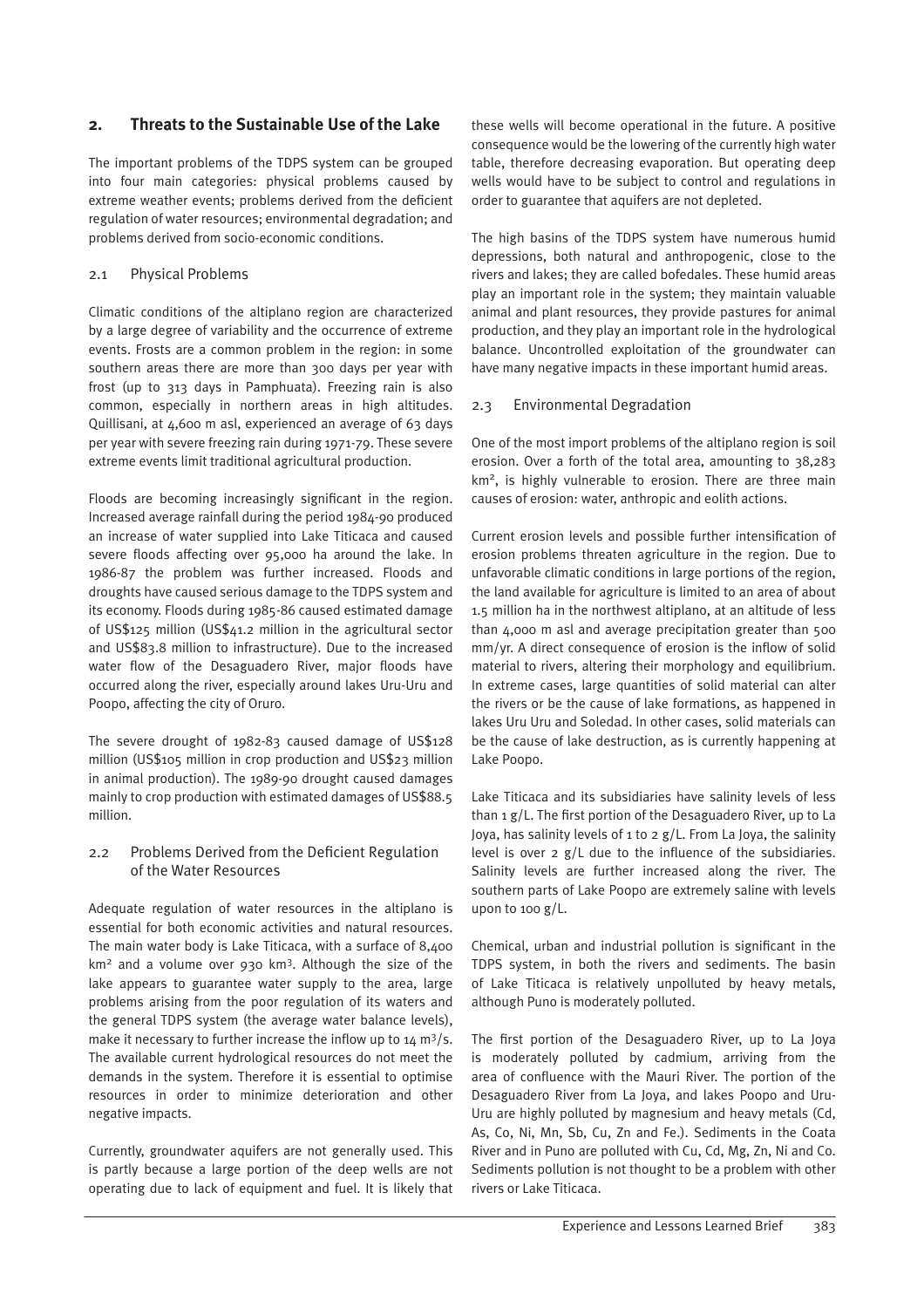Natural ecosystems are endangered, resulting from the increased chemical, urban and industrial pollution. Heavy metal residues (Cd, Ni, As and Hg) are found in fish in Puno. These toxic products have induced malformation in fish from Lake Poopo.

The main sources of pollution by urban residual waters are the large cities of Puno, El Alto and Oruro, and to a lesser extent the towns of Juliaca, Ilave, Juli, Huancane and Desaguadero, although the problem is present in all towns of the altiplano.

# 2.4 Socio-economic Factors

The economic recession that has affected Bolivia and Peru for the last decade has consequences in growth rates that were low and even negative in some years. This recession has occurred with more force in the TDPS and puts heavy pressure on the natural resources, especially soils, animal life and forests. To this situation should be added the losses caused to agriculture and animal raising due to severe droughts and floods.

In coming years it is anticipated that the rural population will have a tendency to remain stable in the TDPS, while the urban population could double. In the Bolivian sector, the rural population will continue the current decreasing trend and the strong growth present in the urban population will continue especially due to the influence of the city of El Alto. In the Peruvian sector, the rural population has a tendency toward a slight growth, without considering the possibility that it will also decrease as has happened in Bolivia, while the urban population will continue to grow at a rapid rate.

The behavior of the rural economy, based on analysis of land and water use and demographic evolution of the TDPS, indicates changes are likely in the area of agriculture, animal production stabilization, organization forms, and fishing activities.

# *2.4.1 Stabilization of Animal Production*

The introduction of animal species, particularly sheep and cattle, has caused damage to natural pastures. Compaction of soil by cattle and intensive grazing by sheep have a serious impact on the environment. Nevertheless, there is a growing population of llamas and alpacas because of their commercial value and the growing interest of the communities in the exploitation of their meat and fiber. This interest should be endorsed by government institutions as well as private ones.

It is calculated that in some High Plateau communities, there are animal overloads that reach 30%. This value is in direct relationship to the erosion of the soil (Jordan 1983). Satellite images indicate that in the High Plateau region of Oruro and Potosí there are some  $5,000 \text{ km}^2$  of sand banks caused by overgrazing and agricultural activities. Excessive numbers of livestock have also resulted in problems in humid grasslands and wetlands that have caused the degradation of these types of vegetation formations. In many cases, the wetlands have dried out.

# *2.4.2 Introduction of Exotic Species into Water Bodies*

The introduction of exotic species to the basin of Lake Titicaca such as trout (*Salmo truta*) during the 1940s and of the pejerrey (*Basilichtys bonaerensis*) in 1969 to Lake Poopo has created competition with the autochthonous fish fauna to the point that it has caused the extinction of *Orestias cuvieri* (Willwock 1994). According to Loubens (1989), the death toll caused by infestations to the *Orestias agassii* due to the protozoan parasite *Ichtyophitirius multifiliis* that in 1988 affected 70% of the annual native fishing was related to exotic species. This had direct effects on the socio-economy of the Aymara and Uru indigenous populations that live off the fishing.

The ecological consequences of the introduction of exotic fishes in relation to birds have not been investigated yet, but it is presumed that there are impacts from the disappearance of native fishes that provide food for many rare species of birds.

# *2.4.3 Fragmented Agricultural Parcels*

In some areas of the altiplano, the excessive fragmentation of the land where rural families possess small and dispersed fragmented parcels, constitutes a difficulty for economic management. This system of property and exploitation causes a great loss of effort and resources and is associated with high levels of poverty, constituting in a social problem. Consequently, it is important to help the formation of larger productive units, through the creation of agrarian associations or other forms of organizations.

# *2.4.4 Economic Capacity of the TDPS*

The region of the TDPS is rich in resources for mining activities, fish for fishing and soils for agriculture. Important resources are being commercialized in the zones of economic integration like MERCOSUR or the Andean Community. These resources should be adequately and efficiently handled with the objective of reaching a better competitive advantage and wider benefit to the TDPS population.

# **3. The Lake Titicaca Authority (ALT)**

In the joint Presidential Declaration of 1955, the presidents of Bolivia and Peru stated that because both countries have an indivisible condominium on the Lake Titicaca's waters, they would be able to utilize them only by means of expressed agreement by both parties. They ordered the preparation of a "Preliminary Study for the Use of its Waters" to a Binational Commission.

In 1957 an agreement for such an end was signed, defining such condominium as indivisible and exclusive, agreeing that the parties must distribute the benefits of its use in equal shares. The agreement established compensation criteria in case there are bigger benefits for one country compared to the other.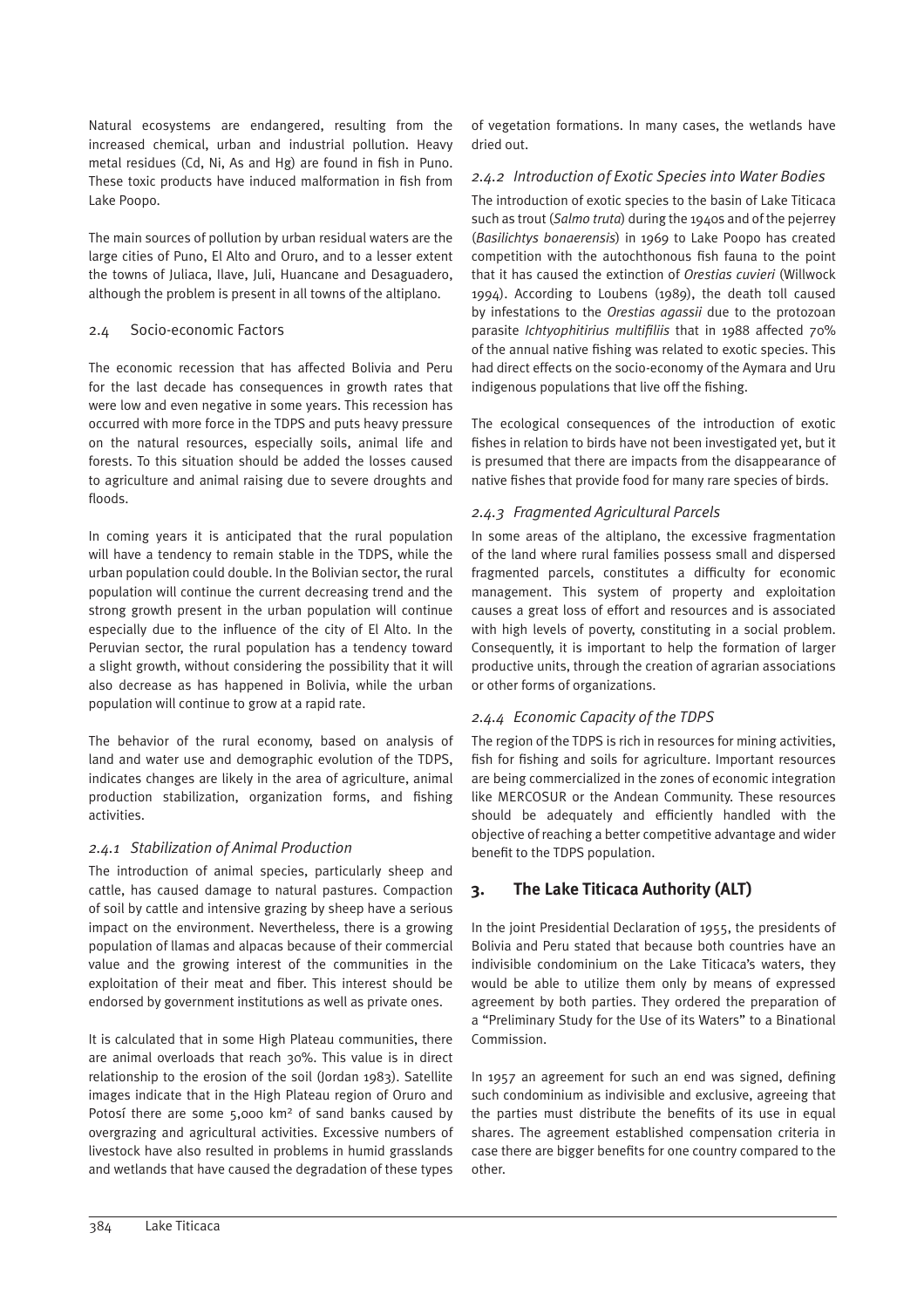The Peruvian Congress ratified these agreements in 1957, while the Bolivian Congress ratified them at the end of 1986. It must also be mentioned that parallel to the ratification of agreements, in a separate but coordinated way, both governments carried out investigations and preliminary studies on the hydrologic balance of the lake.

With such intention, in 1984, the Presidents of the Peru, Fernando Belaúnde, and of Bolivia, Hernán Siles, requested the United Nations to provide technical assistance to execute a hydro-meteorological study of the Lake Titicaca basin. This was to be used as a base for deciding the rational and multiple use of the waters for the benefit of both nations.

An agreement for studies on Lake Titicaca resources was implemented in 1986, when both countries filed for European Union cooperation to finance and execute those studies. This was triggered by flooding that occurred in that year. This cooperation was made concrete around 1991 and 1993 through the elaboration of a Binational Master Plan for the Control and Prevention of Floods and for the Use of Resources of the TDPS Hydraulic System.

Both countries approved the Binational Master Plan in 1995. The plan covers issues related to the use of resources in the whole TDPS basin rather than just Lake Titicaca, because the system as a whole is narrowly cross-linked with high risk of hydrologic vulnerability. The plan also considers measures for flood control and prevention on the area around Lake Titicaca, for environment preservation, and for the conservation of the system's biodiversity, and recommends the establishment of a watershed authority which executes the Master Plan actions.

In this context, the creation and constitution of the Autonomous Binational Authority for the TDPS Hydraulic System was approved through an exchange of Diplomatic Notes between 1992 and 1996, which defined its statutes and its economic and financial management regulations. This was ratified by the Congresses of both Bolivia and Peru between 1997 and 1999.

Furthermore, a second phase has started in the application of binational agreements through permanent consultations with the interested communities (mostly aboriginal). This phase considers international agreements related to the issues such as those covered by the International Labor Organization (ILO) and the Biodiversity Conservation including participation of the local indigenous communities in decision making and the execution of works which are mostly intended to contribute to economic and social development of the Bolivian and Peruvian altiplano.

# 3.1 Principal Activities Executed by ALT

Since the installation of the Binational Autonomous Authority of the TDPS Hydraulic System (ALT) in 1996, with the economic contribution of the governments of Peru and Bolivia, in compliance with the Master Plan, the following actions have been performed with their respective investments:

#### *3.1.1 Binational Work*

- Regulation Floodgates of Lake Titicaca. Executed between 1998 and 2001: 100%. Total cost: US\$7,200,000.
- Dredging of Desaguadero River in its initial section. Executed between 2000 and 2002: material removed 1,500,000 m3 (40% of the project goal). Investment cost: US\$4,800,000, to be executed between 2003 and 2005: 60%. Total cost: US\$6,700,000.

#### *3.1.2 Environment Management*

- Environmental zonification: Agreements with OEA and UNEP (PNUMA); Elaboration of 12 Thematic Maps at 1:250,000 scale. Integration of maps through mathematical models.
- Lake Titicaca's Contamination Study: Agreements with IAEA; Agreement with the Corporación Andina de Fomento-(CAF); Sampling cruisers for use at the lake; Analysis at biological, chemical and heavy metal laboratories.
- Facilities for Sewage Treatment: Sanitary sewage system in Desaguadero; Treatment Plants in Copacabana and Desaguadero.
- 3.2 Binational Biodiversity Conservation Project

In 1994 Bolivia and Peru through their chancelleries applied for a joint petition to the United Nations Global Environment Fund (GEF) for the development of a Biodiversity Conservation Project in the TDPS basin. Between 1995 and 1997, through a consultancy contracted by the United Nations, the project's proposal was developed. In 1998 the agreement for the project was signed by the Bolivian and Peruvian governments and the United Nations.

The agreement with the UNDP/GEF contains provisions for:

- Pilot programs in reed beds (*totorales*), peat bogs (*bofedales*) and thola plant habitats;
- Rearing in semi-captivity of suri, pisaca, giant frogs and native fish species;
- Promotion and training of native communities;
- Hydro-biological resources;
- Evaluation of the pelagic mass of the lake; and,
- Repopulating of native species.

# *3.2.1 Strategy of the Project*

The project had a cost-benefit policy geared to deal with the global loss of the TDPS biodiversity. This was complementary to baseline activities which dealt directly with biodiversity through actions to eliminate the barriers to the sustainable use of biodiversity resources. Central actions included: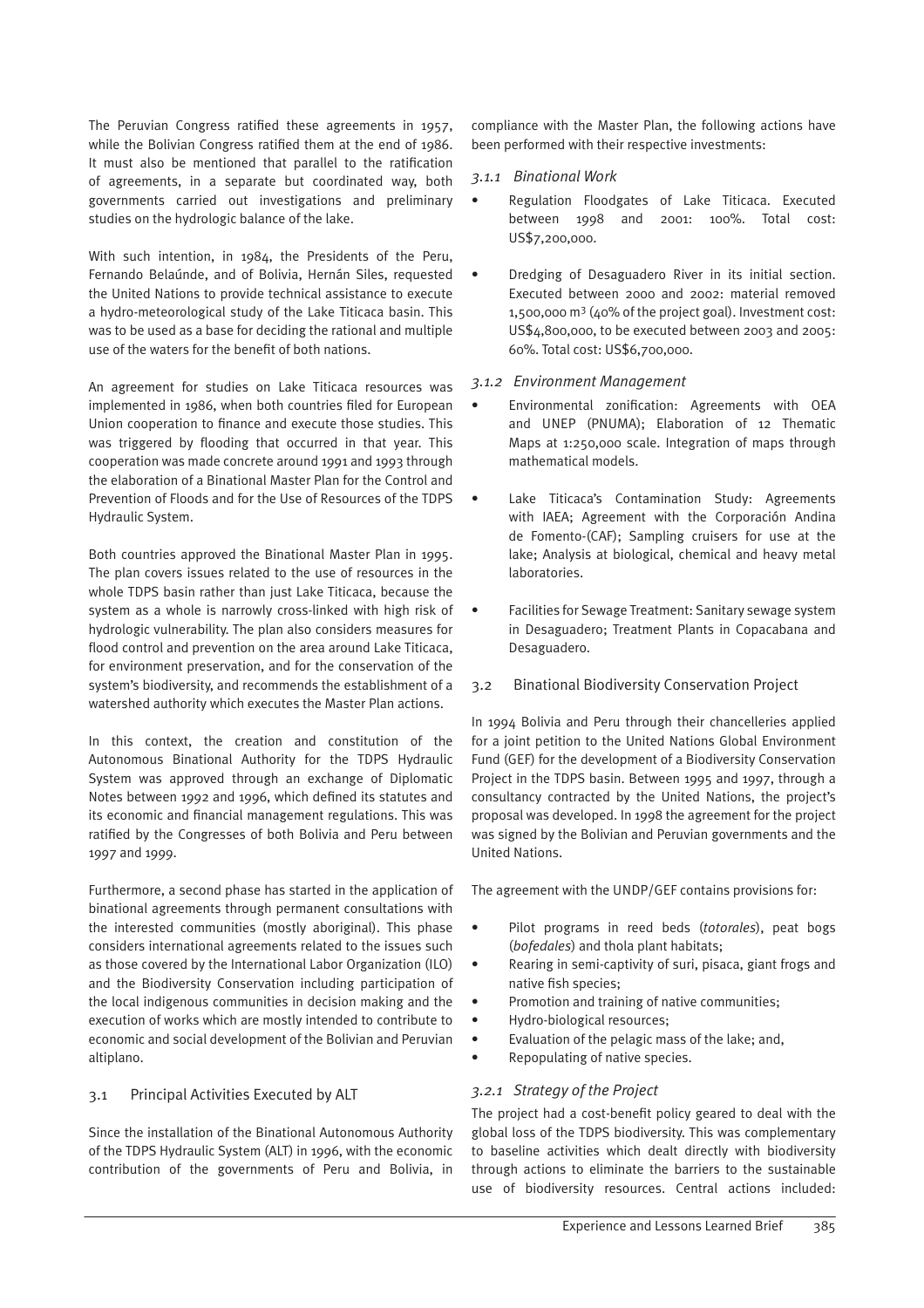demonstrating sustainable techniques for the management of habitats and endemic endangered species through pilot projects; increasing capacity of the stakeholders and local governments; and strengthening of the management of the protected areas. In addition, a plan for the management of the biodiversity which will frame the management of protected areas was to be elaborated. This plan will define evaluation policies for future investment in the region including the Binational Master Plan of the ALT.

# *3.2.2 Proposed Alternative to Continue with the Project*

In a recent evaluation made by the GEF, consultants proposed an alternative to the actual actions carried by the project, which was approved by the project committee, to redirect the project to the original plan. The principal program and activities which are part of the proposed alternative are:

- Sustainable use of the biodiversity in the Lake Titicaca basin through pilot projects including: Pilot programs and projects; and a strategy to promote alternative income sources;
- Reinforce the biodiversity conservation in the Lake Titicaca basin including: Lake Titicaca National Reserve; two new protected neighbor areas; recuperation and reintroduction of key native species; and reduction of the treat to the aquatic biodiversity by the water contamination; and,
- Reinforce the technical and administrative capacity of the government and non-government institutions to plan, carry out and monitor the biodiversity management and the conservation programs in the TDPS including: Managing Plan for the Biodiversity; information campaign for biodiversity; reinforcing of capacity for the sustainable use of the biodiversity; reinforcing of the technical capacities of the government and NGO's toward the sustainable use of the biodiversity; and reinforcing of the technical and administrative capacity of the ALT.

# **4. Lessons Learned**

The lessons learned from this process of the studies and negotiations between two countries oriented to the preservation and sustainable use of a shared water resource, for the regional importance for two countries, were collected in different instances. Steps like the ones listed below, are an example of the procedures, which could be followed by local organizations, regions and nations that share water resources:

- Define the juridical situation of the basin;
- Carry out basic studies of the basin in a joint basis:
- Obtain international assistance, if necessary;
- Elaborate a Master Plan to determine the handling of the water resources and its use;
- Establish a technical mix of organizations (if possible) for the handling of the Master Plan; and,

• Make the studies in a joint way and develop a geographic information system to help define the positive or negative aspects which may happen in the future.

The development of mechanisms for coordination and permanent consultation with the interested stakeholders is important. These parties should participate in the decision making and the execution of the project, especially those activities oriented to contribute to the social and economic development of the TDPS.

#### 4.1 Efforts Made for the Joint Development of Capacities

The efforts made during the process of negotiations and studies between the two countries, oriented to the preservation and sustainable use of shared water resources, have given place to the joint development of capacities in many fields: to define the juridical situation of the basin; to seek resources from the international cooperation; to make technical studies between the two countries; to establish common technical organization; and to make works on a joint basis. These efforts served to develop technical and institutional capacities to different levels.

# 4.2 Participation of Citizens and Stakeholders

A series of different channels were established for the participation of citizens and stakeholders depending of their degree of participation. In the case of citizens, in general, the goal was to inform them through different media (articles, publications, conferences, studies, reports and others) with the object to keep the news media permanently informed about the negotiations, problems and situation of the project in general. For stakeholders in the basin there are events for agreements, socialization, and capacity building, which support their involvement, as well as the development of local capacities for effective involvement in the design and implementation of programs. These actions allow citizens and stakeholders to contribute to the sustainable and rational use of the basin resources, thereby contributing to the improvement of the conditions and quality of life.

#### 4.3 Institutional Sustainability

There are agreements between Bolivia and Peru which made have made possible for the Binational Authority to undertake the execution of the Master Plan for Flood Prevention and Resource Management in the TDPS. The Binational Authority undertakes coordination at a variety of levels including with the states within each country (Congress), the Governments (Secretaries of State) and other government structures in the region (prefectures, municipalities), and also in a special way with the indigenous communities who are major stakeholders of the TDPS basin. In addition, the Binational Authority works with other public, private and academic institutions, as well as, the broader civil society and media.